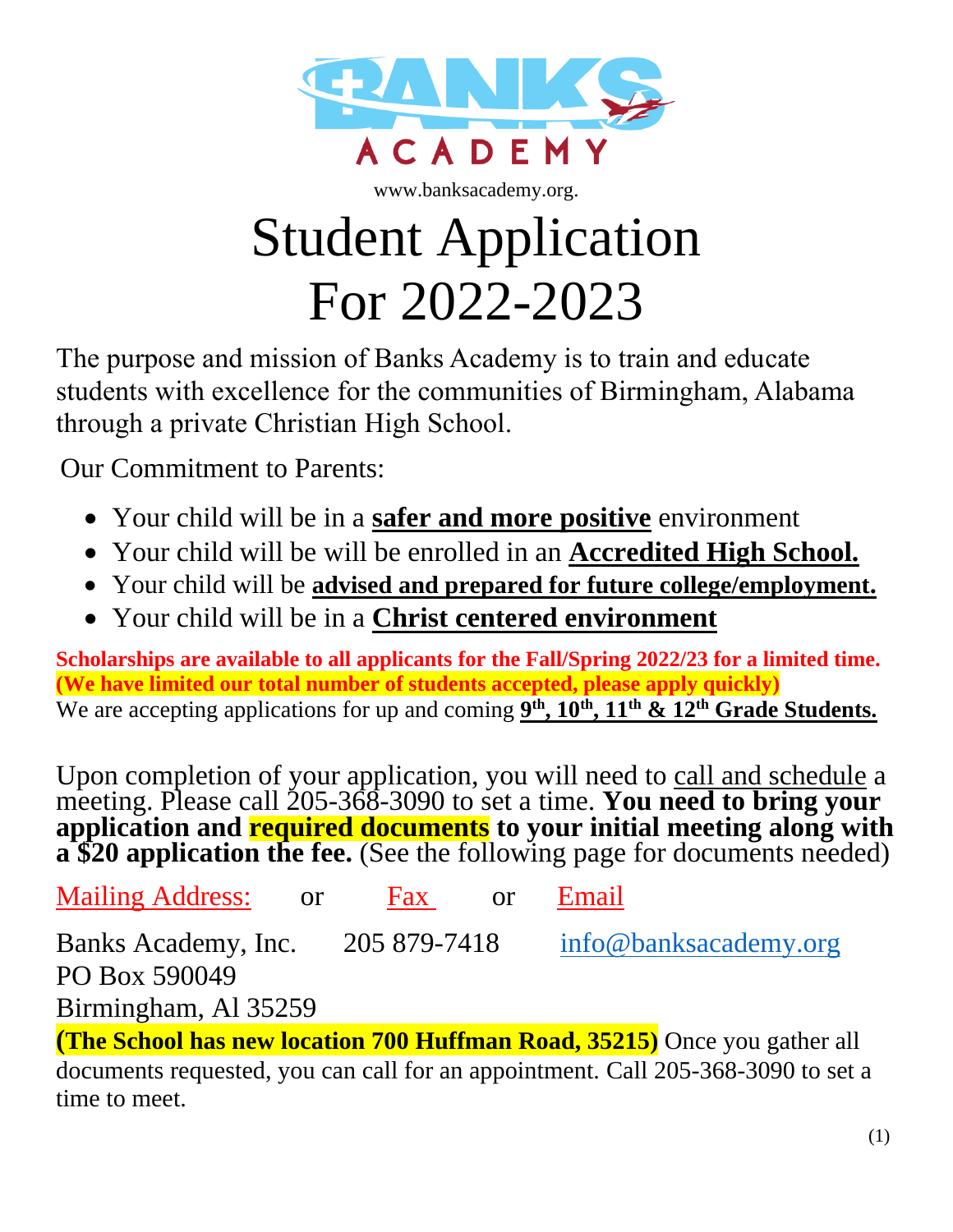# **Instructions For Applications**

# **STEP ONE**

Please complete the Student Application Form, pages 3 through 5 and have a **\$20.00 nonrefundable Application Fee.** You can either pay with check, money order or pay online at [www.banksacademy.org/](http://www.banksacademy.org/)make-a-payment/ or bring cash for the initial meeting.

For the initial scheduled meeting, we need you and your teenager to come together. At this meeting, we will provide information about the school and the amount of the scholarship that your child will qualify to receive.

### **FOR YOUR INITIAL MEETING, ALONG WITH THIS APPLICATION, YOU MUST BRING THE FOLLOWING**

### **STEP TWO – To determine acceptance, you need to bring to the 1 st meeting**

- 1. Copy of their **Birth Certificate**
- 2. Copy of their **Social Security Card**
- 3. **Last Report Card**
- 4. **1040 Federal Tax Return for 2021 tax year**

5. If you receive the following, **SSI Disability Payment benefits letter**, **SSI Payment letter for the Child**, **Child Support Payments Letter. Each one of these benefits & income must be for what you received for the 2021 Year, not 2020.** 

(These documents will allow us to calculate the amount of your scholarship)

- 6. If you have custody of the child, we need the "**Custody Letter**" from the court
- 7. Standardized Test Scores from your child's ("Aspire") or (Explore") **if AVAILABLE**
- 8. Blue Immunization Form (You can provide this later if necessary)

# **STEP THREE– After Acceptance we require a**

1. Registration Fee for Accepted Students \$75.00 and you will be billed for the \$95 Activity fee in August. Tuition payments begin September 1<sup>st</sup> through May 1<sup>st</sup>.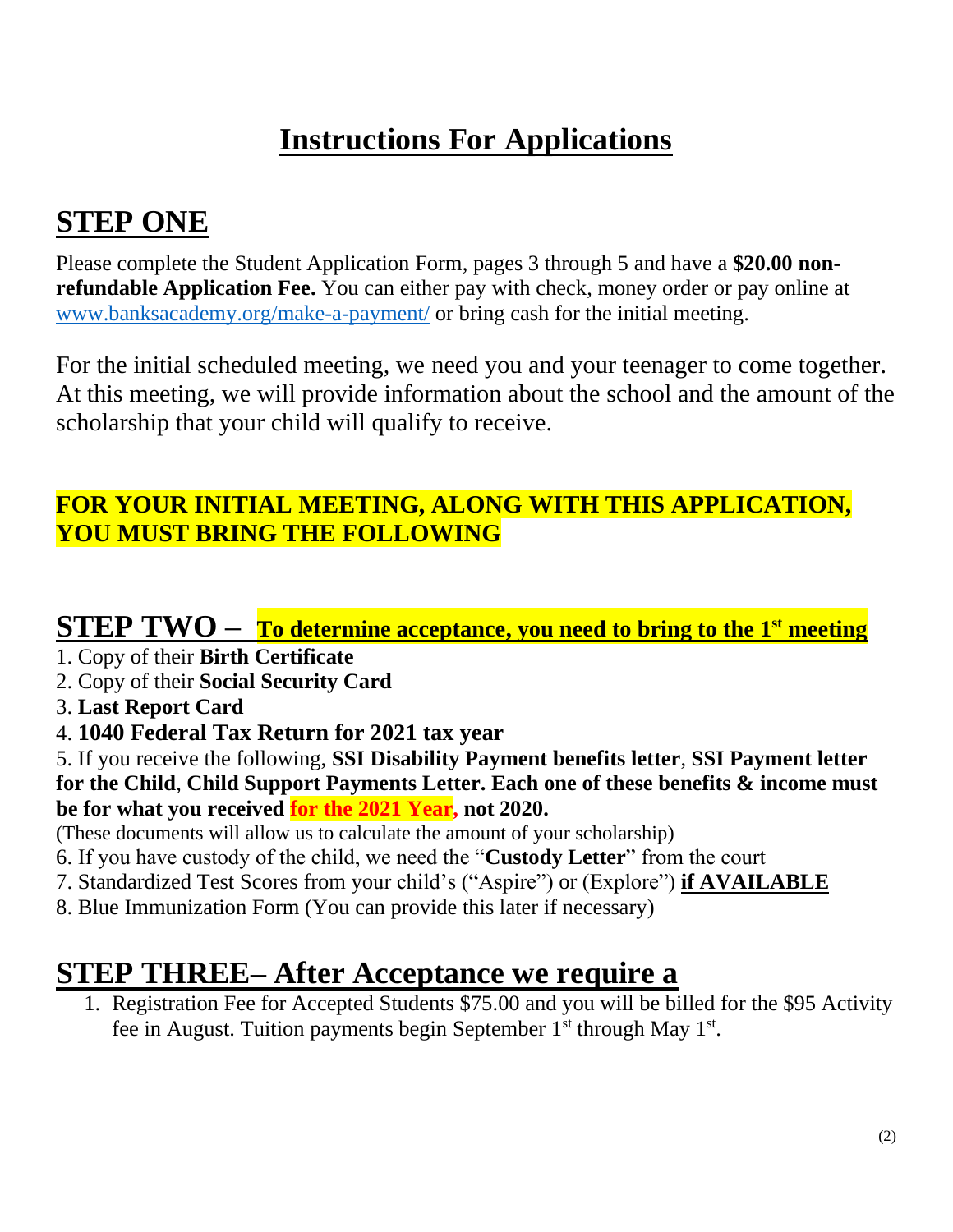# **BANKS ACADEMY STUDENT APPLICATION**

| Student Name                                     |                           |                                                                                                                                                                                                                                    |  |  |  |  |
|--------------------------------------------------|---------------------------|------------------------------------------------------------------------------------------------------------------------------------------------------------------------------------------------------------------------------------|--|--|--|--|
| (First)                                          | (Middle)                  | (Last)                                                                                                                                                                                                                             |  |  |  |  |
|                                                  |                           |                                                                                                                                                                                                                                    |  |  |  |  |
|                                                  |                           |                                                                                                                                                                                                                                    |  |  |  |  |
|                                                  |                           | $City$ $City$ $Zip$ $Step$ $Line$ $Type$                                                                                                                                                                                           |  |  |  |  |
|                                                  |                           |                                                                                                                                                                                                                                    |  |  |  |  |
|                                                  |                           | Age Sex Grade to Enter (2022-23 - 9 <sup>th</sup> , 10 <sup>th</sup> , 11 <sup>th</sup> & 12 <sup>th</sup> Grades                                                                                                                  |  |  |  |  |
|                                                  |                           | School Last Attended                                                                                                                                                                                                               |  |  |  |  |
|                                                  |                           |                                                                                                                                                                                                                                    |  |  |  |  |
|                                                  | <b>FAMILY INFORMATION</b> | Extracurricular Interest Football, Basketball, Volleyball, Track, Baseball, Softball Cheerleading, Choir, Debate, Band,<br>other ________________________Circle any of the above your child has participated in or has an interest |  |  |  |  |
|                                                  |                           |                                                                                                                                                                                                                                    |  |  |  |  |
|                                                  |                           |                                                                                                                                                                                                                                    |  |  |  |  |
|                                                  |                           |                                                                                                                                                                                                                                    |  |  |  |  |
|                                                  |                           |                                                                                                                                                                                                                                    |  |  |  |  |
|                                                  |                           |                                                                                                                                                                                                                                    |  |  |  |  |
|                                                  |                           |                                                                                                                                                                                                                                    |  |  |  |  |
|                                                  |                           |                                                                                                                                                                                                                                    |  |  |  |  |
|                                                  |                           |                                                                                                                                                                                                                                    |  |  |  |  |
|                                                  |                           |                                                                                                                                                                                                                                    |  |  |  |  |
| Other Children or Dependents living in the home. |                           |                                                                                                                                                                                                                                    |  |  |  |  |
|                                                  |                           |                                                                                                                                                                                                                                    |  |  |  |  |
|                                                  |                           |                                                                                                                                                                                                                                    |  |  |  |  |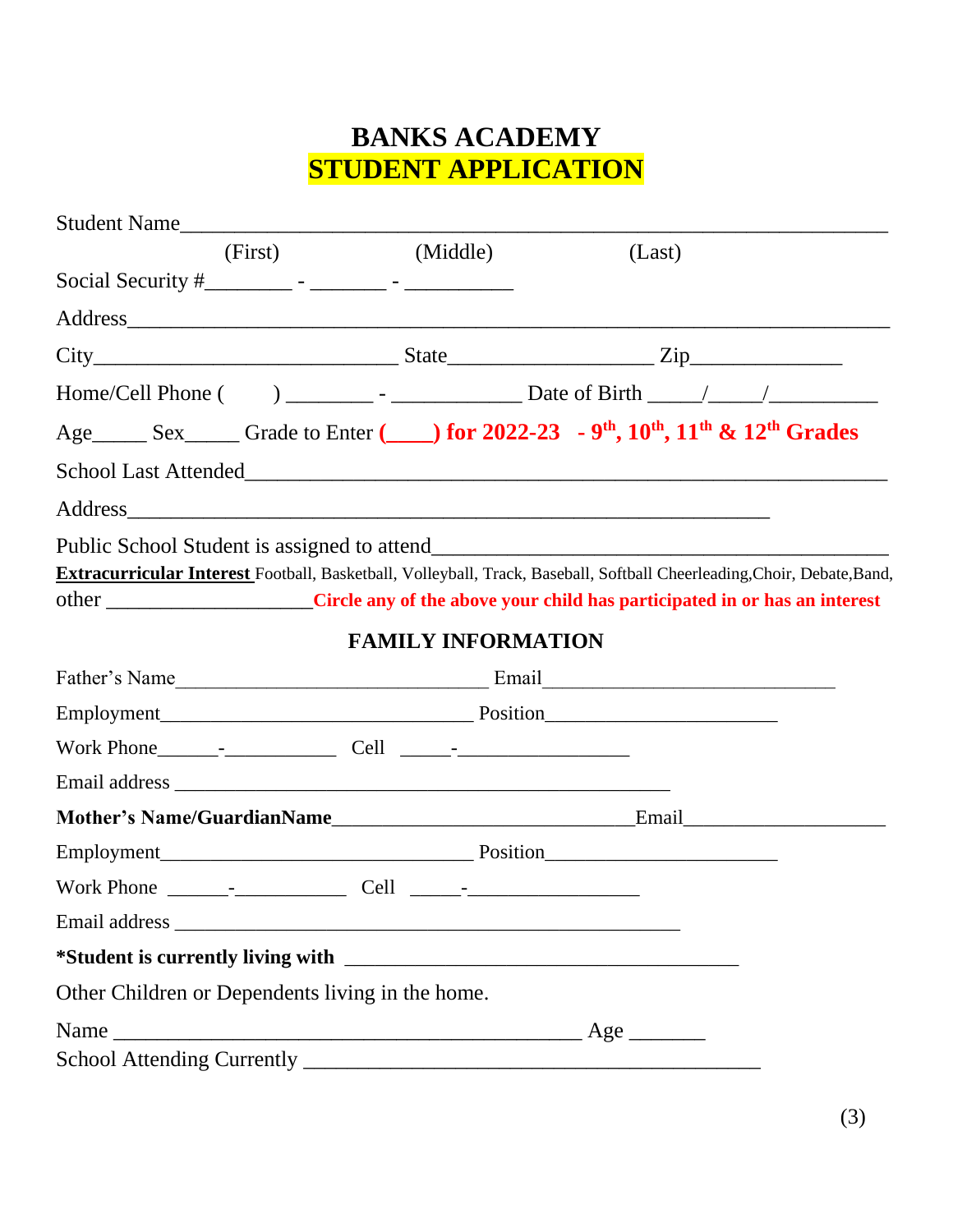| In case of an emergency please contact:                   |  |  |  |  |
|-----------------------------------------------------------|--|--|--|--|
|                                                           |  |  |  |  |
|                                                           |  |  |  |  |
| <b>RELIGIOUS INFORMATION</b><br><b>Church Affiliation</b> |  |  |  |  |
|                                                           |  |  |  |  |
|                                                           |  |  |  |  |

# **(Please fill out the next page "Disclosure Form" also)**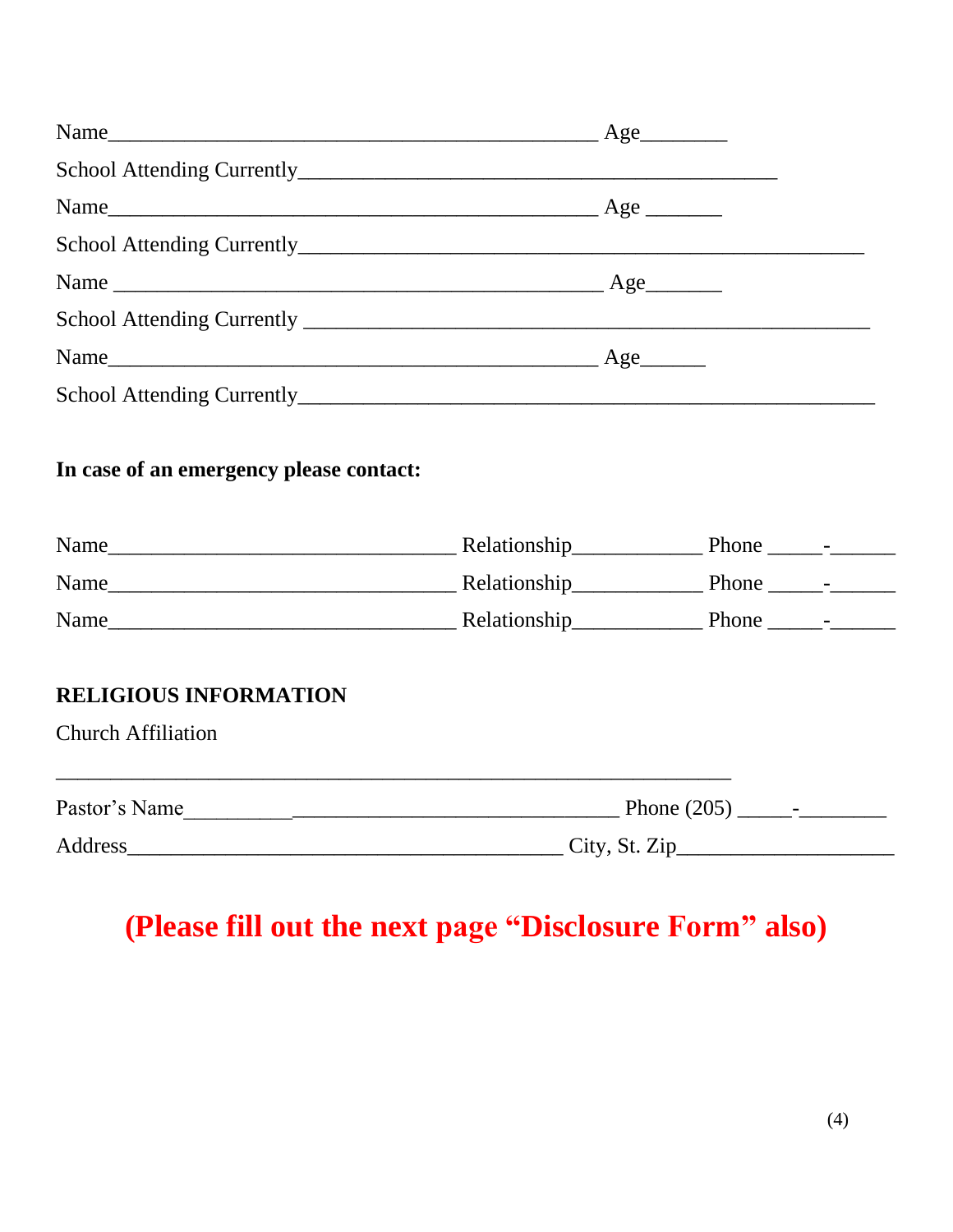### **BANKS ACADEMY**

#### **DISCLOSURE FORM**

#### **\*APPLICANTS ARE REQUIRED TO PROVIDE "FULL DISCLOSURE IN REGARDS TO THE STUDENT(S) ACADEMIC, DISCIPLINARY, AND SOCIAL HISTORY AT THEIR FORMER SCHOOL.**

| Has child ever been expelled, dismissed, suspended or refused admission to                   |     |
|----------------------------------------------------------------------------------------------|-----|
|                                                                                              |     |
|                                                                                              |     |
|                                                                                              |     |
| Has child ever been in trouble with the law, arrested, etc? _____________________            |     |
|                                                                                              |     |
| Has child had problems with alcohol, marijuana, tobacco or drugs of any kind? ______Explain: |     |
| Please indicate academic level of applicant's previous performance:                          |     |
| Excellent _______ Good ________ Average ________ Poor ______                                 |     |
|                                                                                              |     |
|                                                                                              |     |
|                                                                                              |     |
|                                                                                              |     |
| Which academic track was your child a part of at his/her former school?                      |     |
| Gifted/Honors ____________ Basic _____________ IEP __________                                | (5) |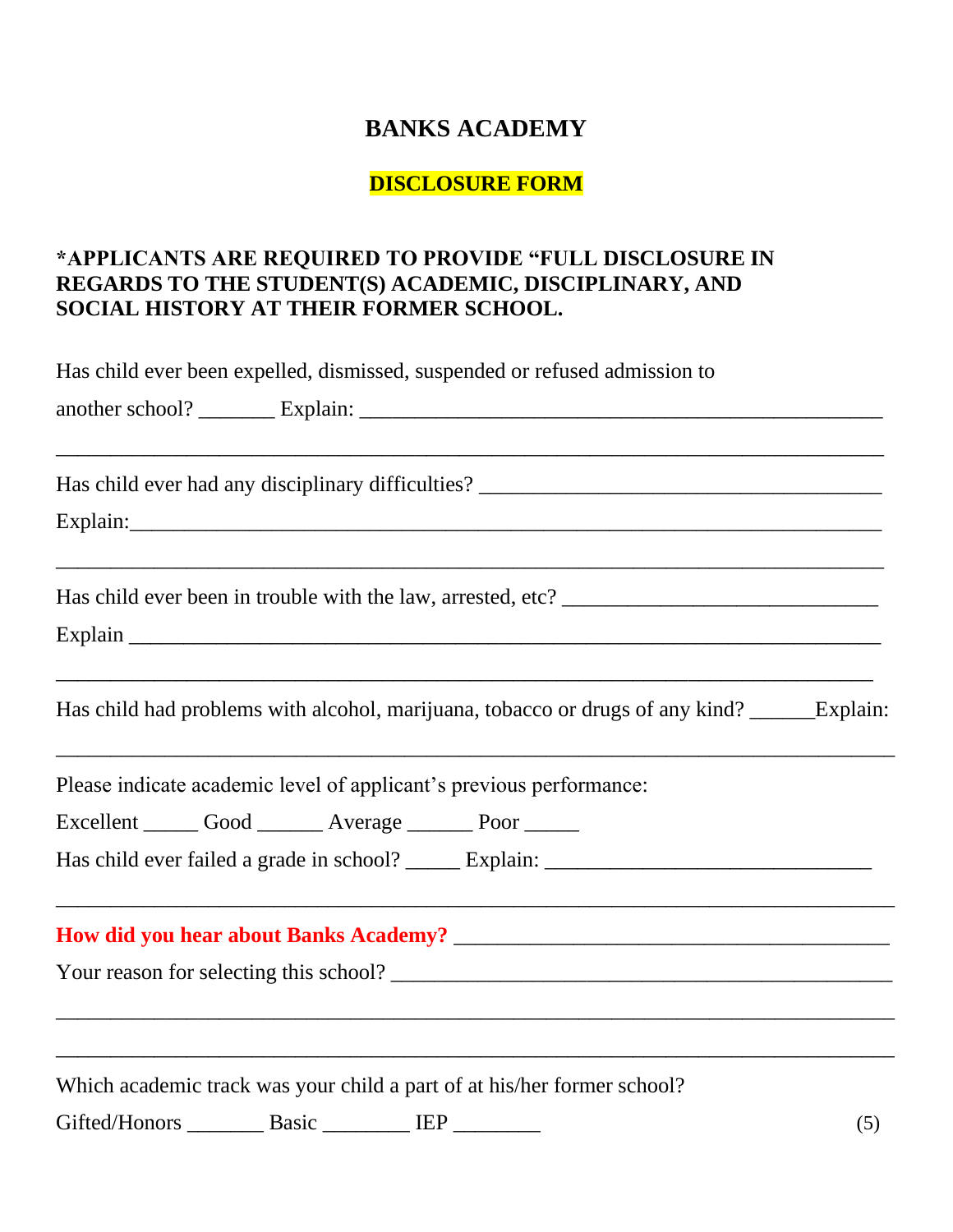### **Registration Fees for Fall Classes (Due June before the Fall Semester)** Annual REGISTRATION FEE (**Non-Refundable and required each year**) ………. \$75.00

Annual Technology/Activity Fee (**Non-Refundable & required each year**) \$95.00 **Due August 1st**

**TUITION** (Paid Monthly & **Non-Refundable, Due the 1st of each School month, Sept –May) Tuition Costs: \$10,500 Annually** (Scholarships Available for all High School Students)

**The portion of the tuition the parents will pay is determined by a sliding scale based on household income. Every student accepted to Banks Academy may be eligible for financial assistance to pay the remainder of the tuition. In our initial meeting, we will be able to determine your child's qualification for our Scholarship program.**

**School Hours: (School Calendar is on web page)** 

# **Banks Academy's Core Values**

The **bible is without error** and is God's written record to all of man. Our school and philosophy are determined by this absolute truth.

We are committed to providing a **safe and encouraging environment** to as many students as possible in East Birmingham & the surrounding areas.

We are committed to provide a **holistic approach** in which the mental, physical, emotional and spiritual needs of each student are addressed.

We are committed to providing a **first class education and Godly training** to prepare the students for life.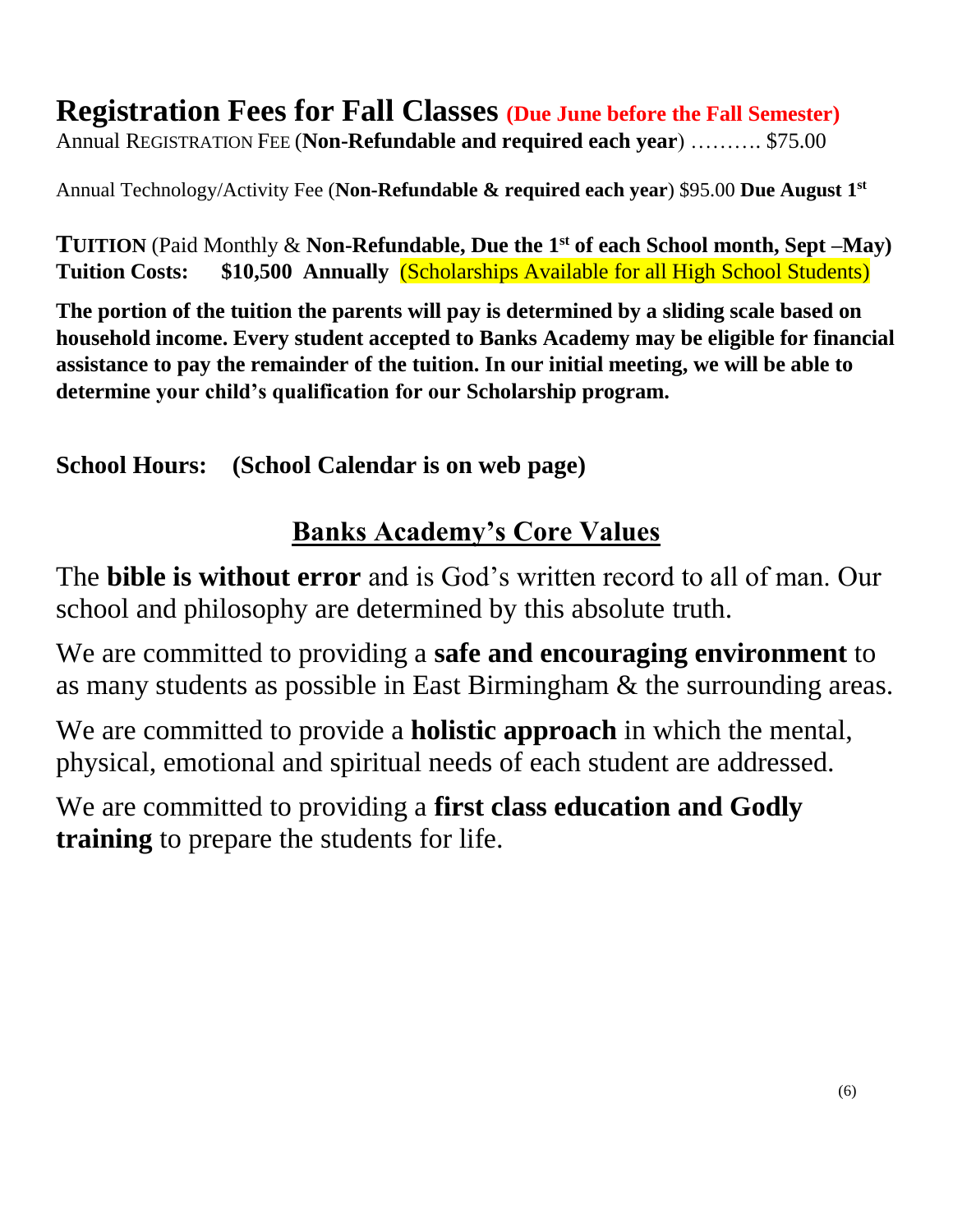# **General Information and Policy:**

**Discipline** is necessary for the welfare of the students as well as the entire school. It is impossible for learning to take place in a classroom unless control and good order are maintained. Therefore, each teacher has been instructed on methods for enforcing classroom discipline based on Christian principles as set forth in the Scriptures. Banks Academy expects full cooperation from both students and parents. Any parent or student suggestions or complaints are urged to be taken up with the principal in a respectful manner.

#### **UPON ACCEPTANCE, PARENTS ARE REQUIRED TO SIGN DISCIPLINE PERMISSION FORMS. ALSO ALL NEW STUDENTS ARE REQUIRED TO ATTEND MANDATORY INTRODUCTORY MEETINGS TO HELP THEM TO BE PREPARED FOR THE NEW SCHOOL ENVIRONMENT. (These meetings will be scheduled in the summer)**

**A)** Discipline is a reflection of love and concern as we train and nurture students.

**B)** Responsibility and authority to discipline comes from God. Teachers stand in the place of parents during school hours and have delegated authority to discipline students. It is vital that teachers and parents closely communicate on discipline matters.

**C)** All discipline should be administered at (or as near as possible to) the time of the offense in a thoughtful, caring manner by the person immediately responsible for the student or the principal.

**D)** Discipline procedures should be limited to those directly involved and related to a specific incidence. The people involved should be held to the smallest number possible without undue conversation that would initiate rumors or attitudes negative to the student's school experience. **E)** The intent of all disciplinary procedures is to instruct and correct bad behavior. Discipline of the students is administered to submit to God and learn to obey the authorities over them.

**F)** The teachers and principal have full discretion in the discipline of the child.

**G)** The school reserves the right to discipline or expel any student who does not cooperate with the total instructional program. Students or parents alike who, violate Biblical principles or cast a poor reflection on the school may be subject to dismissal.

**H)** If a student does any malicious damage or vandalism to school property, the parent will be held financially responsible and the student will be subject to disciplinary action

### **School Uniforms and Dress Code**

It is the desire of Banks Academy that our students live and conduct themselves in a manner that will be pleasing to God, and glorifying to the name of our Savior, Jesus Christ. Standards for appearance are a means of building character and distinction in the lives of our students. It not only affects the clothes budget, and the planning and shopping for a wardrobe, but every school day this rule visibly affects our students. Each student will be allowed to purchase school uniform items. It is required to be in official school attire. If a teacher or the principal see a student to be in violation of the dress code, the parents or legal guardian may be called and the student may be sent home to make any needed alterations. If it is impossible for the student to go home to change, he or she may be held out of class for the remainder of the day. The student's grade for each day will reflect his or her absence. We will provide guidelines each year for the school's dress code. The dress code is on our website. (7)